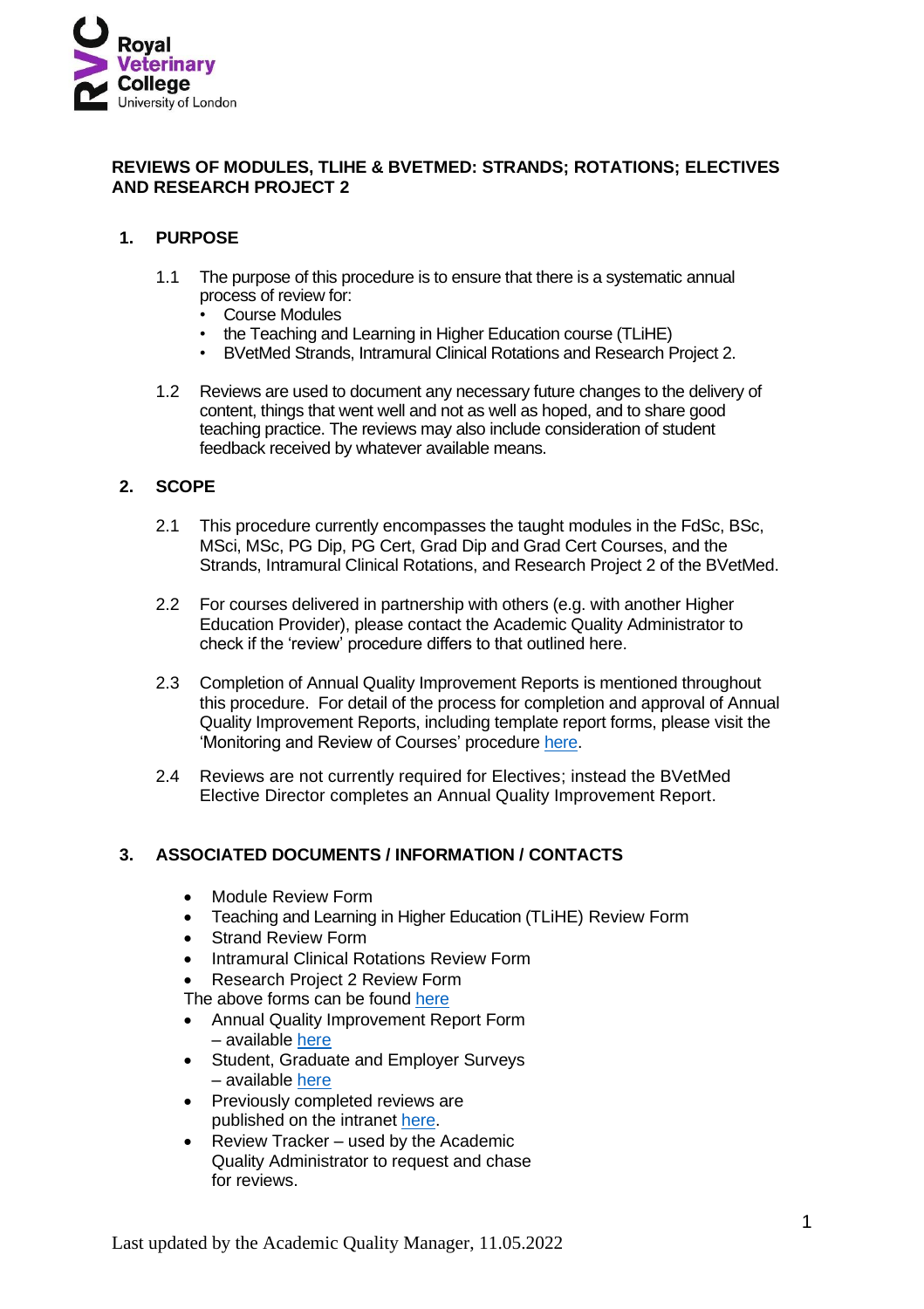• Academic Quality Administrator [\(AQOfficerSE@rvc.ac.uk\)](mailto:AQOfficerSE@rvc.ac.uk)

### **4. PROCEDURE**

#### **Modules**

- 4.1 The Academic Quality Administrator maintains a 'review tracker' which they use to request reviews from the relevant authors. The Academic Quality Administrator will send at least two reminders to the relevant author ahead of expected submission of a review.
- 4.2 After the conclusion of a module, the Module Leader should seek the comments of staff involved in the delivery of the module to complete the Module Review form.
- 4.3 The **PG Dip in Veterinary Clinical Practice Module Leaders** will each complete one Module Review form per academic year, to cover all modules within the specialist area, such as Equine, Production Animal, Small Animal, Exotic Animal and Pathology.
- 4.4 The **MVetMed** Course Director and Module Leaders will complete three Module Review forms in total per academic year, one for each cohort (Years 1, 2 and 3) to cover all modules undertaken by the students.
- 4.5 The Module Review form should detail any proposed changes to the module and to assess how successfully it ran, including consideration of any student feedback received e.g. from results of student surveys provided by Academic Quality, or from committee meetings, course reps etc.
- 4.6 The Module Leader will forward the completed Module Review form to the Academic Quality Administrator and to the Course Director/Year Leader for consideration when they write their Annual Quality Improvement Report, (referred to as the Annual Programme Planning and Review for Veterinary Epidemiology and Public Health & Livestock Health and Production run by the RVC and University of London Worldwide).
- 4.7 The Module Leader should submit the Module Review form within twenty working days of it finishing.
- 4.8 The Academic Quality Administrator will read the review form, particularly to identify any items to be brought to the attention of the relevant Course Management Committee(s), and to ensure that the form has been completed to a satisfactory standard. The Academic Quality Administrator will then file and upload the Module Review form to the intranet for internal access only. Module Reviews will be used for Institutional Audit, quality assessment and accreditation.
- 4.9 The Academic Quality Administrator will submit a list of outstanding Module Reviews to the Academic Quality Manager and Chair of the Teaching Quality Committee on a termly basis.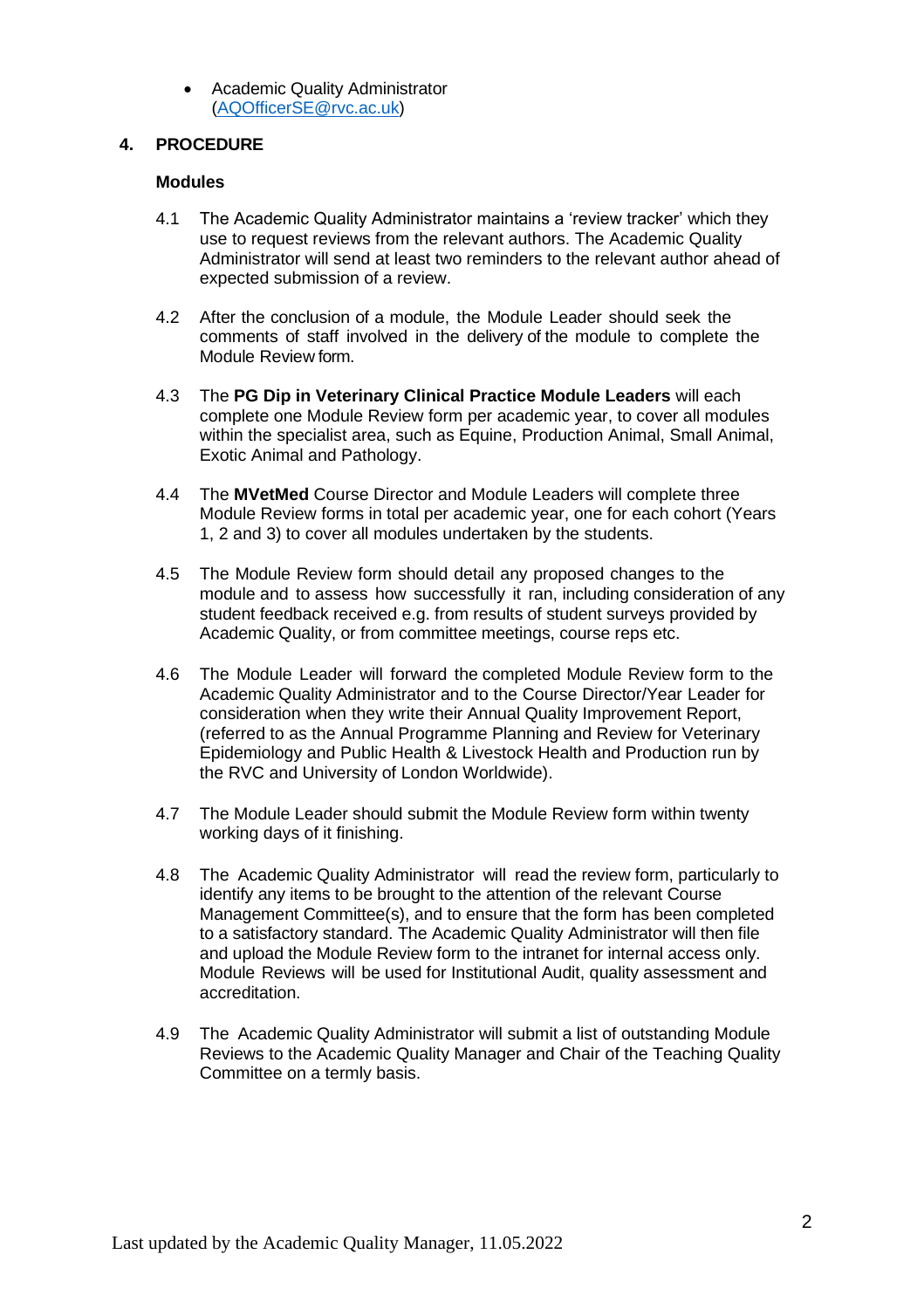# **Teaching, Learning in Higher Education (TLiHE)**

- 4.10 The Academic Quality Administrator maintains a 'review tracker' which they use to request reviews from the relevant authors. The Academic Quality Administrator will send at least two reminders to the relevant author ahead of expected submission of a review.
- 4.11 The Teaching, Learning in Higher Education (TLiHE) course will be reviewed annually in January. The Course Director should seek the comments of staff involved in the delivery of the TLiHE to complete the review form.
- 4.12 The TLiHE Review should detail any proposed changes to the course and to assess how successfully it ran, including consideration of any student feedback received e.g. from results of student surveys provided by Academic Quality, or from committee meetings, course reps etc.
- 4.13 The Course Director will forward the completed TLiHE Review form to the Academic Quality Administrator who will ensure it is considered by the relevant committees, such as the Veterinary Education and PG Medicine Course Management Committees and the Research Degrees Committee.

#### **Strands 'BVetMed'**

- 4.14 The Academic Quality Administrator maintains a 'review tracker' which they use to request reviews from the relevant authors. The Academic Quality Administrator will send at least two reminders to the relevant author ahead of expected submission of a review.
- 4.15 All Strands will be reviewed annually at the end of teaching in each academic year. The Strand Leader should seek the comments of staff involved in the delivery of the strand across all years of the BVetMed to complete the Strand Review form.
- 4.16 The Strand Review should detail any proposed changes to the strand and to assess how successfully it ran, including consideration of any student feedback received e.g. from results of student surveys provided by Academic Quality, or from committee meetings, course reps etc.
- 4.17 The Strand Leader will forward the completed Strand Review form to the Academic Quality Administrator and to the Year Leaders for incorporation of relevant material into their Annual Quality Improvement Reports.
- 4.18 The Strand Leader should submit the Strand Review form within twenty working days of it finishing.
- 4.19 The Academic Quality Administrator will read the review form, particularly to identify any items to be brought to the attention of the relevant Course Management Committee, and to ensure that the form has been completed to a satisfactory standard. The Academic Quality Administrator will then file and upload the Strand Review form to the intranet for internal access only. Strand Reviews will be used for Institutional Audit, quality assessment and accreditation.
- 4.20 The Academic Quality Administrator will submit a list of outstanding Strand Reviews to the Academic Quality Manager and Chair of the Teaching Quality Committee annually in early August.